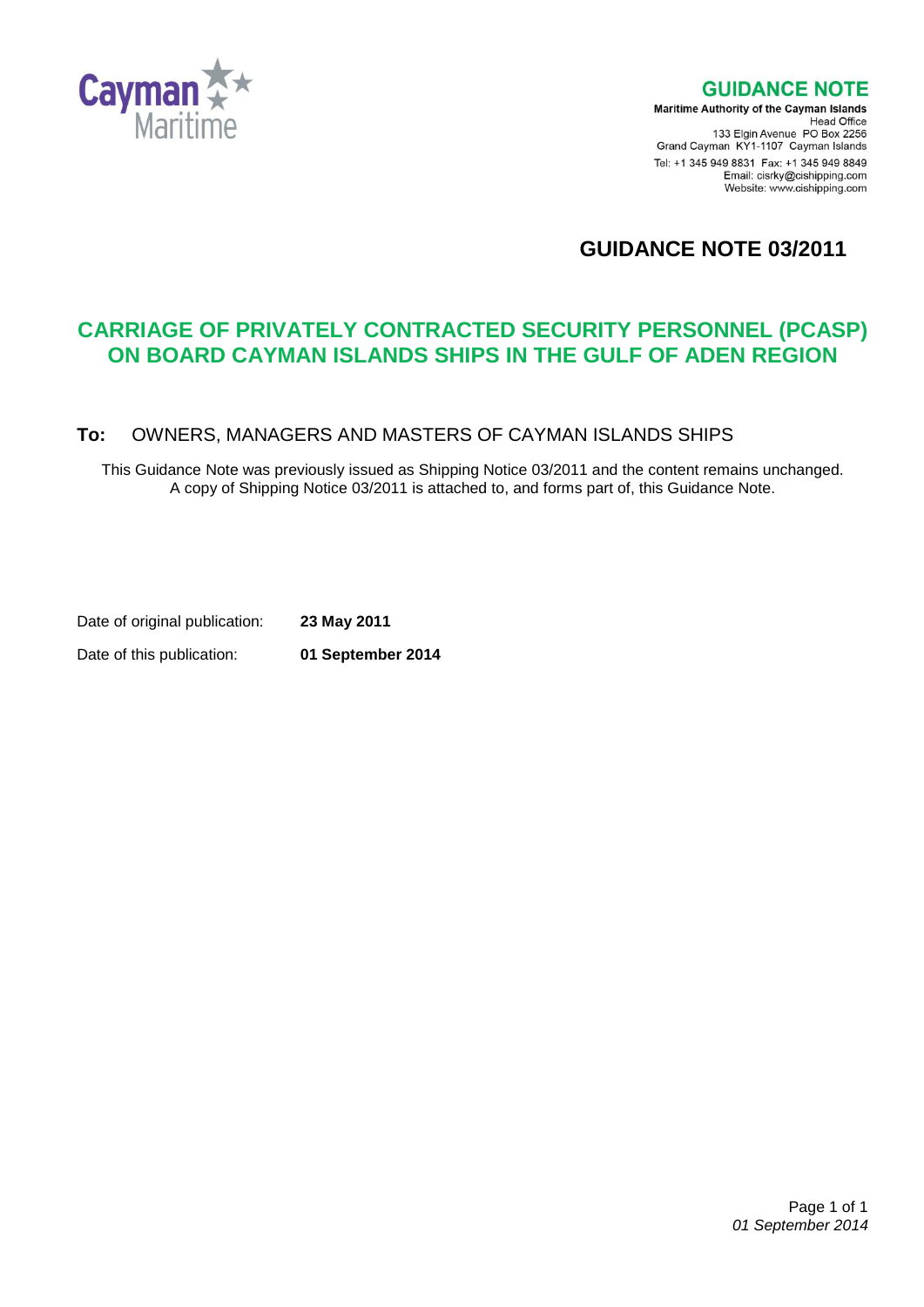

#### **SHIPPING NOTICE**

Maritime Authority of the Cayman Islands Head Office 2nd Floor Strathvale House 90 North Church Street PO Box 2256 Grand Cayman KY1-1107 Cayman Islands Tel: +1 345 949 8831 Fax: +1 345 949 8849 Email: cisrky@cishinning.com Website: www.cishipping.com

**SHIPPING NOTICE 03/2011**

# **CARRIAGE OF PRIVATELY CONTRACTED SECURITY PERSONNEL (PCASP) ONBOARD CAYMAN ISLANDS SHIPS IN THE GULF OF ADEN REGION**

## **To:** OWNERS, MANAGERS, CHARTERERS AND MASTERS OF CAYMAN ISLANDS SHIPS (INCLUDING PRIVATE AND COMMERCIAL YACHTS).

### **1. BACKGROUND**

- 1.1 Along with many other Flag Administrations, the Maritime Authority of the Cayman Islands (MACI) has received a number of enquiries regarding the implications of carrying PCASP onboard ships transiting the Gulf of Aden region.
- 1.2 Cayman Islands laws and regulations do not expressly prohibit the carriage of firearms or PCASP onboard Cayman Islands Ships. With the escalation of acts of piracy and armed robbery in the Gulf of Aden and Indian Ocean, MACI recognizes why many ship owners feel that the carriage of PCASP is necessary for the protection of crews, ships and cargoes.
- 1.3 As such, the decision as to whether armed security personnel are to be carried lies with the ship owner and MACI would not seek to prohibit such a course of action being taken.

# **2. THE CARRIAGE OF ARMED SECURITY PERSONNEL**

- 2.1 The decision to carry PCASP onboard Cayman Islands ships should only be taken after a careful assessment of all relevant risks, and taking all reasonable steps to reduce and mitigate these risks.
- 2.2 As part of that risk assessment, detailed legal advice should be sought regarding the legal implications involved with the carriage of PCASP in all areas where the ship will be operating with the armed security personnel, including potential liabilities for any death or injury caused.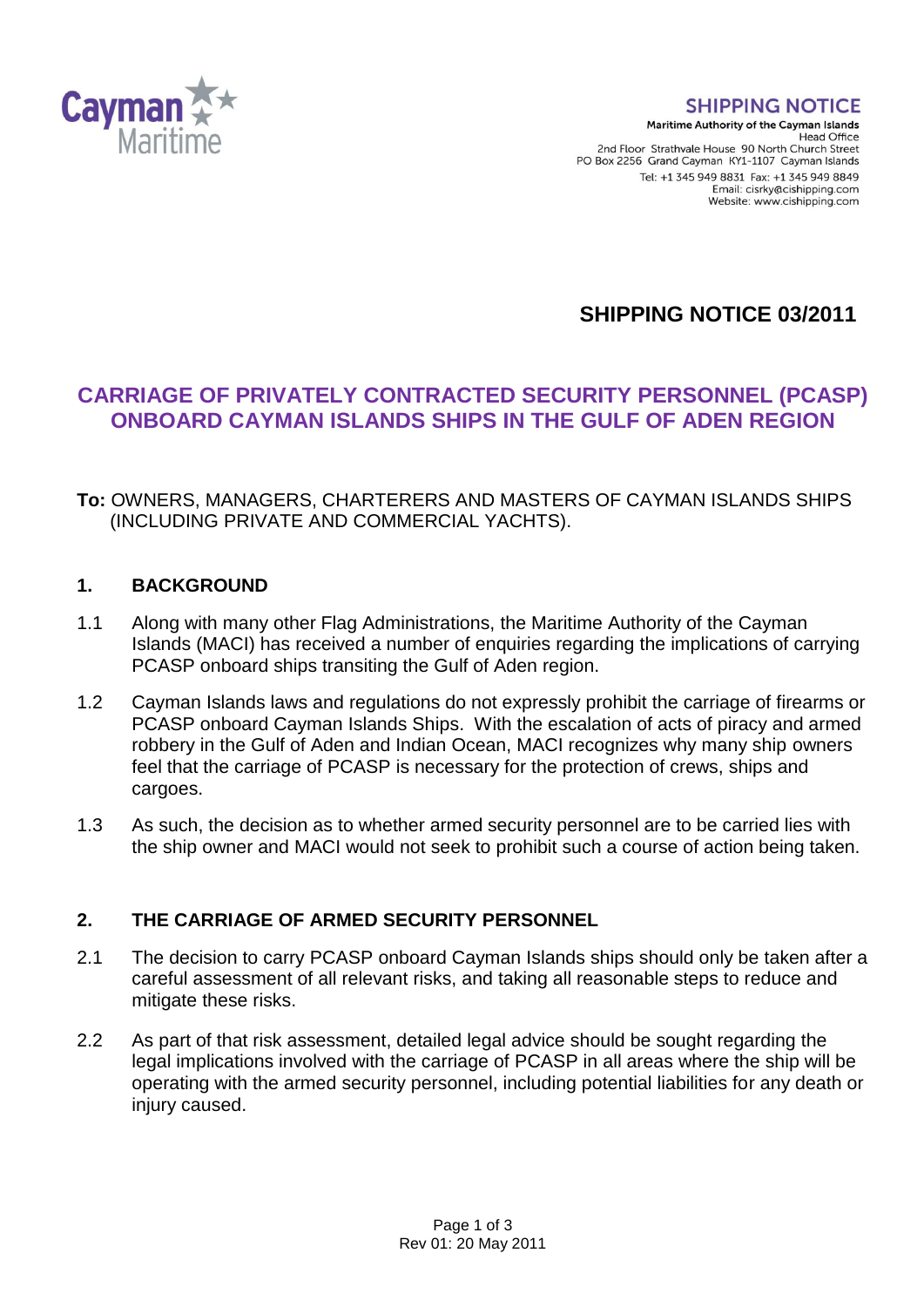2.3 Should a ship owner decide that the carriage of armed security personnel in the Gulf of Aden and Indian Ocean region is necessary for the protection of crews, ships and cargoes; the following should be borne in mind at all times:

2.3.1 "Best Management Practices to Deter Piracy off the Coast of Somalia and in the Arabian Sea Area<sup>1</sup>" (BMP3) should be observed at all times in areas of high piracy threat. The carriage of any armed security personnel should supplement BMP3, and should in no way replace it.

2.3.2 The shipowner should take great care in the selection of Private Maritime Security Companies (PMSC). Employing the services of a disreputable PMSC may greatly increase the risks faced by crews and ship owners. There are ongoing international initiatives on the "accreditation" of PSMCs, but until these are finalized the onus for selection remains with the ship owner.

2.3.3 Any armed security guards should be carried within the lifesaving equipment provisions of the ship.

2.3.4 "Rules of Engagement" and the onboard command structure must be agreed and known to all onboard. The master retains ultimate responsibility for safety and security onboard at all times. Masters cannot delegate this responsibility to a "security contractor" and may well be held responsible for their actions.

2.3.5 Consideration should also be given as to when it might be considered prudent to cease resistance in an escalating situation involving firearms.

2.3.6 Cargoes carried on certain types of ship will bring additional risks with the carriage and use of firearms. These risks should be understood by all onboard, including security personnel.

# **3. ONGOING INTERNATIONAL INITIATIVES**

- 3.1 IMO has developed guidance to shipowners, ship operators and shipmasters on the use of privately contracted armed security personnel on board ships in high risk areas. These guidelines will shortly be the subject of a MSC Circular, and a preliminary copy of the draft guidelines is included as an annex to this Shipping Notice.
- 3.2 If such armed security personnel are carried it should be in accordance with the guidelines issued by IMO.
- 3.3 Records required by the guidelines need not be entered in the Official Log Book, but should nonetheless be retained onboard.
- 3.4 This advice and guidance will be updated periodically to reflect the work and decisions of the Maritime Safety Committee of IMO.

÷.

 $<sup>1</sup>$  As may be amended or updated, from time to time.</sup>